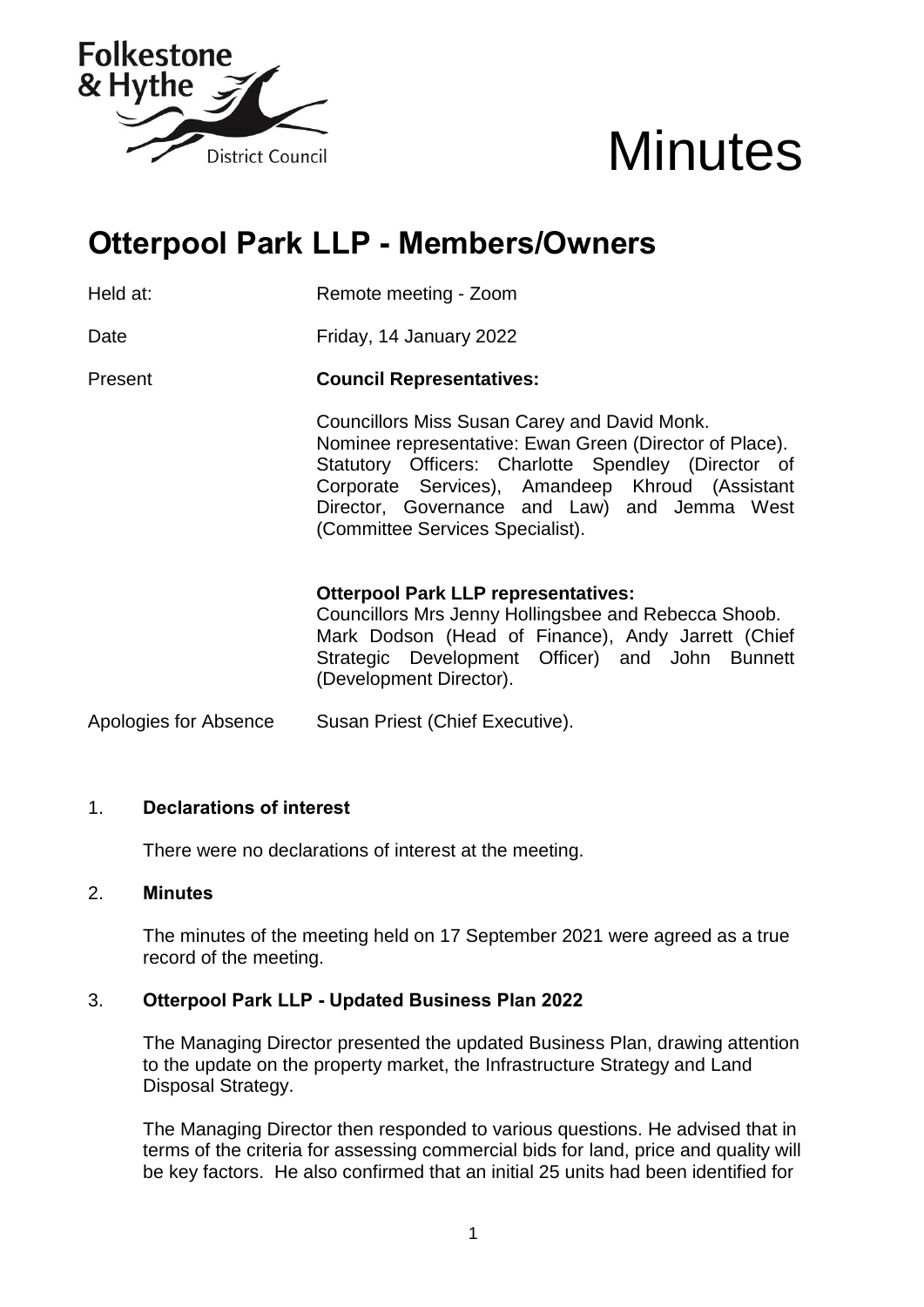self-build, but it was anticipated that there would be a larger number over the lifetime of the project. In terms of providing housing for older residents this would likely be addressed though larger scale house builders or partners and include a range of different options.

#### 4. **Finance and resourcing**

The Senior Accountant outlined the Otterpool Park LLP finance headlines.

The Director for Corporate Services confirmed she had no concerns.

Members noted the update.

#### 5. **Governance Framework**

The Director of Place gave an update on the Strategic Land Agreement, and advised that it would be formally signed the following month.

The Director of Corporate Services then gave an update on the Funding agreements (examples of which had been included in the agenda pack). She advised that there were a number of technical finance questions presently being reviewed ahead of completing the agreements, but this was not holding up progress with the work of the LLP.

Members noted the updates.

# 6. **Strategic Risk Register**

Members noted the latest update to the Strategic Risk Register.

#### 7. **Any other business**

#### **Engagement with Homes England**

The Managing Director gave an update and advised that engagement was ongoing in relation to development and potential funding. An outline joint venture offer received from Homes England had not been taken further as the terms were not agreeable.

# **Cabinet Secretary Visit 24 November 2021**

The Director of Place gave an update following the visit by the Cabinet Secretary, Simon Case. Informal feedback had been positive.

# **KCC Members' Tour**

The Leader advised that discussions had taken place around inviting KCC Members to visit the development.